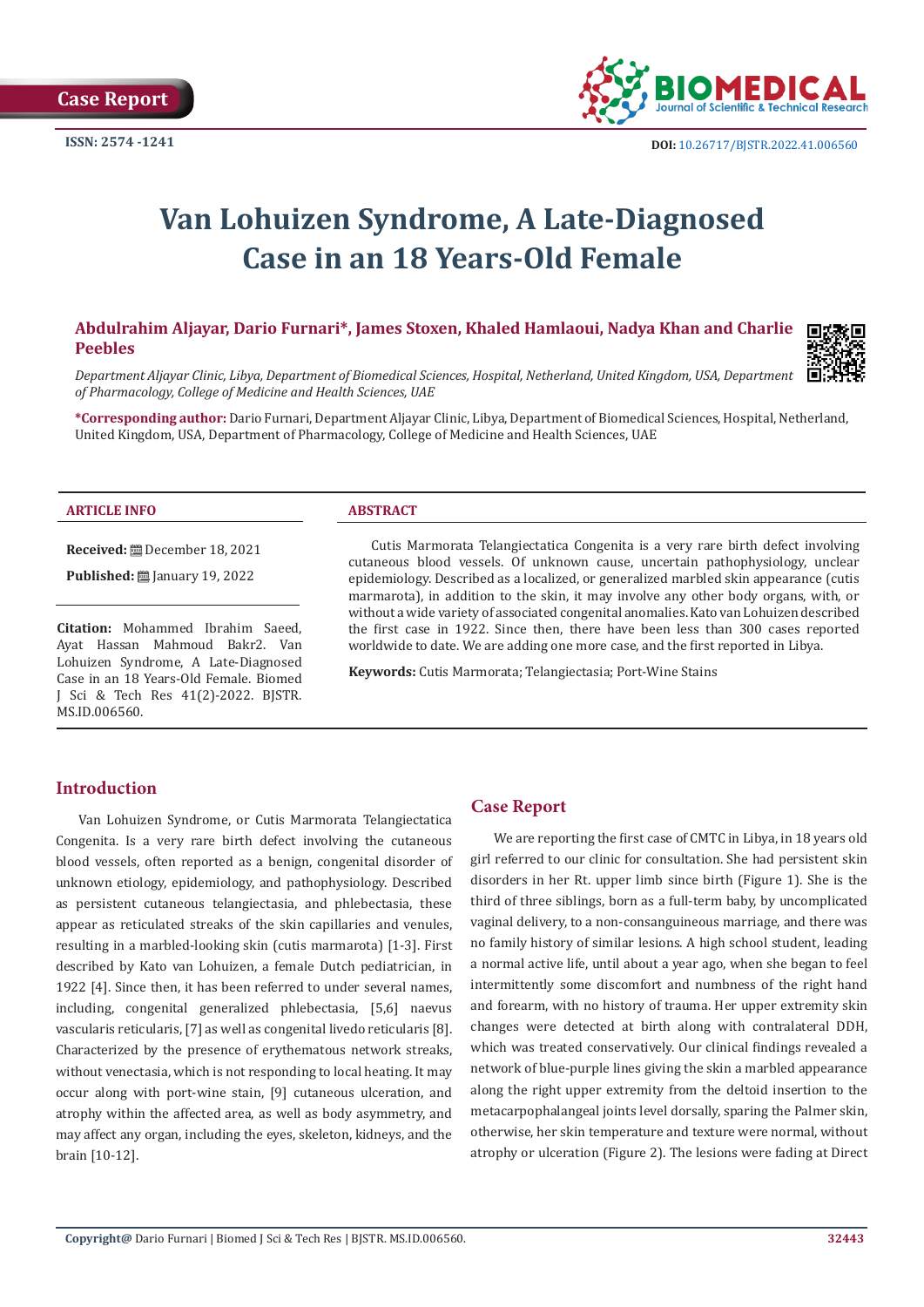pressure, but not affected by gravity. There were multiple irregularly shaped port-wine stain patches on the right anckle laterally, left leg posteriorly, and the right thigh anteromedially. No upper or lower limbs atrophy, cercomfrential, or length discrepancy, and her gait was normal, there was no scoliosis, or facial asymmetry. There

were no sensory or motor deficits detected clinically. Here skeletal survey, abdominal and pelvic ultrasound, echocardiography, and all laboratory investigations were within normal. NCS, reported mild right CTS, Based on this medical history and clinical presentation, the diagnosis of Van Lohuizen syndrome was confirmed (Figure 3).



**Figure 1:** Cutis marmorata, Cutis marmorata, erythematous network of telangiectatic cutaneous capillaries.



**Figure 2:** The lesion extends along the right upper limb, between the deltoid insertion proximally and the Metacarpophalangeal joints level distally, sparing the phalangeal skin dorsally and the palmar skin volarly.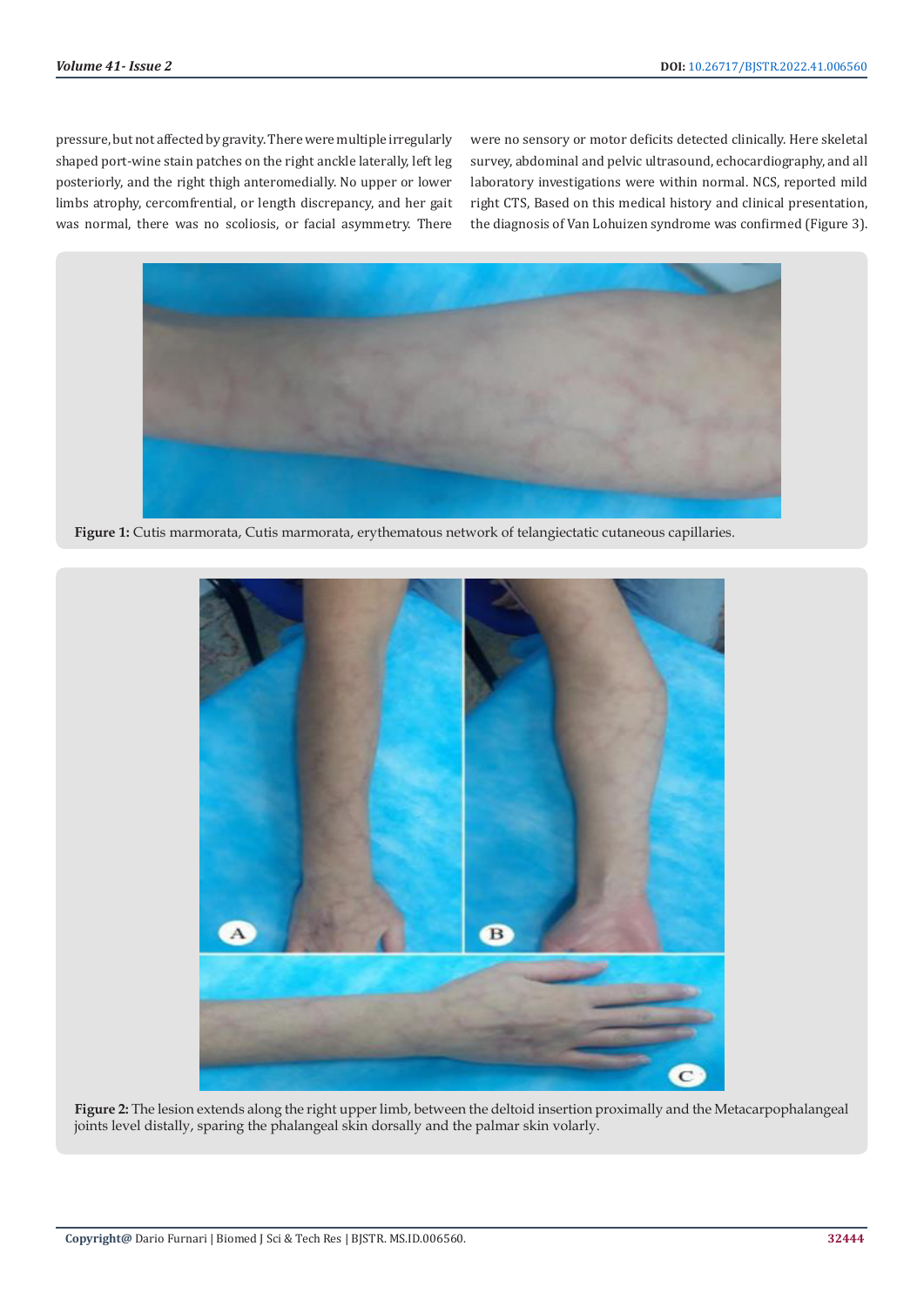

**Figure 3:** Multiple erregularly shaped port-wine stain patches on he Anckle A, Leg B and Thigh C.

#### **Discussion**

Van Lohuizen syndrome is a rare congenital disorder, with less than 300 cases reported worldwide to date [2,12,13]. However, since not all cases are diagnosed, it is difficult to determine incidence rates. Its origin and gender prevalence are still obscure and unclear, although, it is believed by some to be prevalent among females (64%) [14,15]. In some rare cases, CMTC may run in families [11]. However, Amitai et al. observed no familial cases of CMTC in their series, and most of the cases seem to be sporadic, with no racial predilection [16]. However, skin biopsies have revealed genetic mutations in GNA11, [17-20] and some researchers have also reported genetic mutations in ARL6IP6, suggesting its inheritance as a recessive trait [20-23]. Moreover, viral infections have been postulated, and the underlying connective tissue abnormality has been supposed. Its diagnosis is clinically based. It appears as cutaneous erythematous reticulum streaks, fading upon direct local pressure but unaffected by local heating or gravity, with no venectasia, findings that Kienast, [9] considered three of which as primary signs. While the presence of skin atrophy and ulceration, and the port-wine stains outside the areas affected by CMTC, have been considered a secondary diagnostic criterion (Table 1). For diagnosis, the presence of three major signs and two of the minor criteria is indicative [2].

**Table 1:** The major and minor diagnostic criteria, Kienast classification [2].

| Cardinal criterion              | Minor criterion                 |
|---------------------------------|---------------------------------|
| Congenital reticulate erythema. | Fading of the erythema by time. |
| Absence of venectasia.          | Cutaneous atrophy.              |
| Not affected by local heating.  | Cutaneous ulcerations.          |
|                                 | Port-wine stain.                |

In most cases (66.8%), the disorder is localized, and the leasions are unilateral in 65% of the cases, more frequently involving the limbs (69%), [16] where the upper limbs are affected in (25.9%), while the hands are involved in only (4.9%), but can be generalized in about (24.5%) of cases [24]. CMTC may involve any organ in the body, including the eyes, skeleton, brain, kidneys, and others [10]. The most frequently associated anomalies, in 18.8% of patients [16] include body asymmetry, neurological, ophthalmological, and cardiovascular defects, dysmorphic features, genitourinary, and endocrinological defects [2,16,24-29]. The CMTC should be distinguished from congenital livedo reticularis, which is caused by mosaic PIK3CA gene mutations, [30] where ulceration and phlebectasia do not occur, Sturge-Weber syndrome, which is caused by mosaic GNAQ gene mutations, [17] Neonatal lupus erythematosus, [31] and Klippel-Trenaunay syndrome.

Although, histopathology may confirm the diagnosis by showing an increased number and size of capillaries and veinules in the dermal layer, endothelial swelling, and sometimes aneurysms, it is not necessary, and nonspecific [16,32-35]. Imaging, and fluorescein angiography are indicated only for the evaluation of other congenital anomalies that may accompany the CMTC.

Up to the moment, there is no definitive treatment for skin symptoms in CMTC. However, sympathectomy, and laser therapy are postulated [14,32,34-38]. In our current case, we believe that treatment is unnecessary, apart from reassurance and may be a psychological support to ease the burden of the aesthetic appearance, for although the problem involves a wide area of about (9%) of the total body surface area (TBSA), [39] it is still localized, and it is without any other associated problem apart from the described port-wine patches. She is a tertiary school student, living a normal life with no functional or intellectual issues. However, if we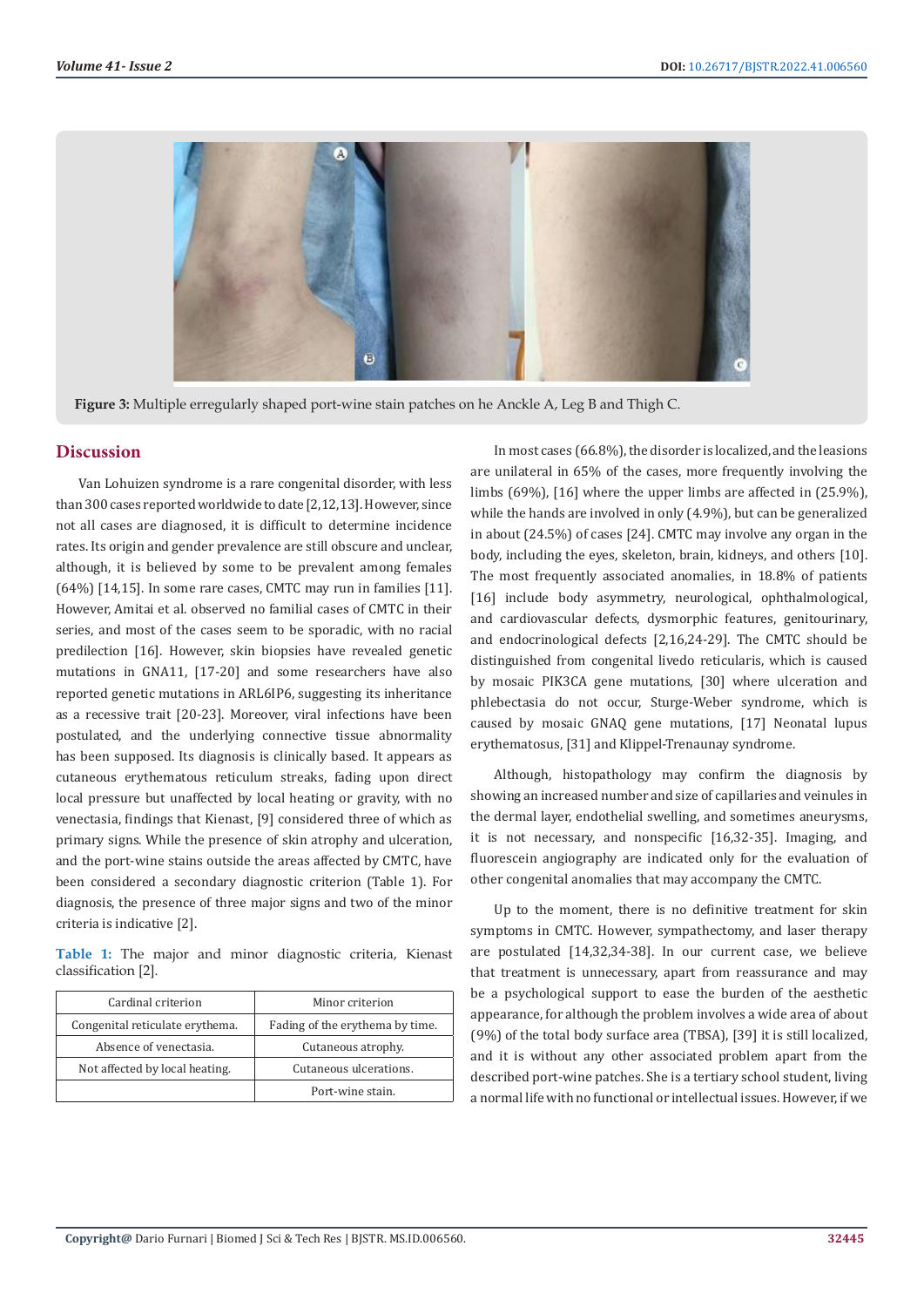consider her complaint of discomfort and numbness as part of the problem or some of its long-term sequels, [40] the clinical findings and investigation results do not suggest more than the need for follow-up. Although some authors, including Kienast, state that skin leasions typically become less and often completely disappear by adolescence, [3,4,16] this is not the case with our patient [12,41].

#### **References**

- 1. Ozkur, Ezgi, Ilknur Kivanc Altunay, Tugba Falay Gur (2020) "What is your diagnosis?/Taniniz Nedir?." Turkish Archives of Dermatology and Venereology 54.3: 122-124.
- 2. [Kienast A K, P H Hoeger \(2009\) Cutis marmorata telangiectatica](https://pubmed.ncbi.nlm.nih.gov/19196300/)  [congenita: a prospective study of 27 cases and review of the literature](https://pubmed.ncbi.nlm.nih.gov/19196300/)  [with proposal of diagnostic criteria. Clinical and Experimental](https://pubmed.ncbi.nlm.nih.gov/19196300/)  [Dermatology: Clinical dermatology 34\(3\): 319-323.](https://pubmed.ncbi.nlm.nih.gov/19196300/)
- 3. [Proietti Ilaria, Nicoletta B, Veronica B, A Marchesiello, Sara Zuber, et](https://pubmed.ncbi.nlm.nih.gov/29512977/)  [al. \(2020\) Cutis Marmorata Telangiectatica Congenita: A Diagnostic](https://pubmed.ncbi.nlm.nih.gov/29512977/)  [Challenge. Giornale italiano di dermatologia e venereologia: organo](https://pubmed.ncbi.nlm.nih.gov/29512977/)  [ufficiale, Societa italiana di dermatologia e sifilografia 155\(1\): 108-110.](https://pubmed.ncbi.nlm.nih.gov/29512977/)
- 4. Van Lohuizen CHJ (1992) "Uber eine seltene angeborene Hautanomalie (Cutis marmorata telangiectatica congenita)." Acta Derm Venereol 3: 202-211.
- 5. Kantor I, D Yep (1966) "Congenital generalized phlebectasia." Archives of Dermatology 93(6) 515 N STATE ST, CHICAGO, IL 60610: AMER MEDICAL ASSOC.
- 6. [Lynch, Peter J, Alvin S Zelickson \(1967\) Congenital phlebectasia: a](https://jamanetwork.com/journals/jamadermatology/article-abstract/530161)  [histopathologic study. Archives of dermatology 95\(1\): 98-101.](https://jamanetwork.com/journals/jamadermatology/article-abstract/530161)
- 7. [Brain R T \(1954\) Naevus vascularis reticularis \(two cases\)](https://pubmed.ncbi.nlm.nih.gov/13155499/). Proc R Soc [Med 47\(3\): 172-173.](https://pubmed.ncbi.nlm.nih.gov/13155499/)
- 8. Champion R H (1965) "Livedo reticularis: A review." British Journal of Dermatology 77(4): 167-179.
- 9. [Rupprecht, Rainer, Max Hundeiker \(1997\) Cutis marmorata](https://pubmed.ncbi.nlm.nih.gov/9132383/)  [teleangiectatica congenita Wichtige Aspekte f](https://pubmed.ncbi.nlm.nih.gov/9132383/)ür die dermatologische [Praxis. Der Hautarzt 48\(1\): 21-25.](https://pubmed.ncbi.nlm.nih.gov/9132383/)
- 10. [Powell S T, W P Su \(1984\) Cutis marmorata telangiectatica congenita:](https://pubmed.ncbi.nlm.nih.gov/6386356/)  [report of nine cases and review of the literature. Cutis 34\(3\): 305-312.](https://pubmed.ncbi.nlm.nih.gov/6386356/)
- 11. [Sybert, Virginia P \(2017\) Genetic skin disorders. Oxford University](https://global.oup.com/academic/product/genetic-skin-disorders-9780190276478?cc=us&lang=en&)  [Press.](https://global.oup.com/academic/product/genetic-skin-disorders-9780190276478?cc=us&lang=en&)
- 12. Jia, Deng, Victor Samuel Rajadurai, Suresh Chandran (2018) Cutis marmorata telangiectatica congenita with skin ulceration: a rare benign skin vascular malformation. Case Reports bcr2018226763.
- 13. [Putkowski, Stefanie \(2010\) The National Organization for Rare](https://pubmed.ncbi.nlm.nih.gov/20440954/)  [Disorders \(NORD\) Providing Advocacy for People With Rare Disorders.](https://pubmed.ncbi.nlm.nih.gov/20440954/)  [NASN school nurse 25\(1\): 38-41.](https://pubmed.ncbi.nlm.nih.gov/20440954/)
- 14. Elzouki, Abdelaziz Y (2011) Textbook of clinical pediatrics. Springer Science & Business Media.
- 15. Pielop J A, M L Levy (2005) "Vascular lesions and congenital nevi in the newborn." UpToDate Online 13.
- 16. [Amitai, S Fichman, P Merlob, Y Morad, M Lapidoth, et al. \(2000\) Cutis](https://pubmed.ncbi.nlm.nih.gov/10792796/)  [marmorata telangiectatica congenita: clinical findings in 85 patients.](https://pubmed.ncbi.nlm.nih.gov/10792796/)  [Pediatr Dermatol 17\(2\): 100-104.](https://pubmed.ncbi.nlm.nih.gov/10792796/)
- 17. Happle R (2015) Capillary malformations: a classification using specific names for specific skin disorders. Journal of the European Academy of Dermatology and Venereology 29(12): 2295-2305.
- 18. Sassalos Thérè[se M, T S Fields, Robert Levine, Hua Gao \(2021\) Retinal](https://pubmed.ncbi.nlm.nih.gov/29543621/) [neovascularization from a patient with cutis marmorata telangiectatica](https://pubmed.ncbi.nlm.nih.gov/29543621/) [congenita. Retinal Cases and Brief Reports 15\(1\): 77-80.](https://pubmed.ncbi.nlm.nih.gov/29543621/)
- 19. [Thomas Florian P, Velina Guergueltcheva, Francisco A A G, Ivailo](https://pubmed.ncbi.nlm.nih.gov/26725087/) [Tournev, Chitharanjan V Rao, et al. \(2016\) Clinical, neurophysiological](https://pubmed.ncbi.nlm.nih.gov/26725087/) [and morphological study of dominant intermediate Charcot-Marie-](https://pubmed.ncbi.nlm.nih.gov/26725087/)[Tooth type C neuropathy. Journal of neurology 263\(3\): 467-476.](https://pubmed.ncbi.nlm.nih.gov/26725087/)
- 20. [Kumar Akash, Diane B Zastrow, Elijah J Kravets, Daniah Beleford,](https://pubmed.ncbi.nlm.nih.gov/30920161/) [Maura R Z Ruzhnikov, et al. \(2019\) Extracutaneous manifestations](https://pubmed.ncbi.nlm.nih.gov/30920161/) [in phacomatosis cesioflammea and cesiomarmorata: case series and](https://pubmed.ncbi.nlm.nih.gov/30920161/) [literature review. American Journal of Medical Genetics Part A 179\(6\):](https://pubmed.ncbi.nlm.nih.gov/30920161/) [966-977.](https://pubmed.ncbi.nlm.nih.gov/30920161/)
- 21. [Dereure O \(2016\) Cutis marmorata telangiectatica congenita: mutations](https://pubmed.ncbi.nlm.nih.gov/26708206/) [in a susceptibility gene involved in cerebrovascular accidents. Annales](https://pubmed.ncbi.nlm.nih.gov/26708206/) [de dermatologie et de venereology 143\(1\): 96-97](https://pubmed.ncbi.nlm.nih.gov/26708206/)
- 22. Abumansour Iman S, Hadia Hijazi, Anas Alazmi, Fatma Alzahrani, Fahad A Bashiri, et al. (2015) ARL6IP6, a susceptibility locus for ischemic stroke, is mutated in a patient with syndromic Cutis Marmorata Telangiectatica Congenita. Human genetics 134(8): 815-822.
- 23. [Happle Rudolf \(1987\) Lethal genes surviving by mosaicism: a possible](https://pubmed.ncbi.nlm.nih.gov/3033033/) [explanation for sporadic birth defects involving the skin. Journal of the](https://pubmed.ncbi.nlm.nih.gov/3033033/) [American Academy of Dermatology 16\(4\): 899-906.](https://pubmed.ncbi.nlm.nih.gov/3033033/)
- 24. Bui, Teresa Nu Phuong Trinh, Ayse Corap, Anette Bygum (2019) "Cutis marmorata telangiectatica congenita: a literature review." Orphanet journal of rare diseases 14(1): 1-8.
- 25. [Devillers Arjan C A, Flora B de Waard-van der Spek, Arnold P Oranje](https://pubmed.ncbi.nlm.nih.gov/9923778/) [\(1999\) Cutis marmorata telangiectatica congenita: clinical features in](https://pubmed.ncbi.nlm.nih.gov/9923778/) [35 cases. Archives of dermatology 135\(1\): 34-38.](https://pubmed.ncbi.nlm.nih.gov/9923778/)
- 26. [Gerritsen M J, P M Steijlen, H G Brunner, P Rieu P \(2000\) Cutis](https://pubmed.ncbi.nlm.nih.gov/10730777/) [marmorata telangiectatica congenita: report of 18 cases. British Journal](https://pubmed.ncbi.nlm.nih.gov/10730777/) [of Dermatology 142\(2\): 366-369.](https://pubmed.ncbi.nlm.nih.gov/10730777/)
- 27. [South David A, Alvin H Jacobs \(1978\) Cutis marmorata telangiectatica](https://pubmed.ncbi.nlm.nih.gov/722437/) [congenita \(congenital generalized phlebectasia\). The Journal of](https://pubmed.ncbi.nlm.nih.gov/722437/) [pediatrics 93\(6\): 944-949.](https://pubmed.ncbi.nlm.nih.gov/722437/)
- 28. [Picascia, David D, Nancy B Esterly \(1989\) Cutis marmorata telangiectatica](https://pubmed.ncbi.nlm.nih.gov/2666459/) [congenita: report of 22 cases. Journal of the American Academy of](https://pubmed.ncbi.nlm.nih.gov/2666459/) [Dermatology 20\(6\): 1098-1104.](https://pubmed.ncbi.nlm.nih.gov/2666459/)
- 29. Dar, Nasser Rashid, Tariq Ghafoor, and Zaheer Iqbal Awan. "Cutis marmorata telangiectatica congenita." Journal of the College of Physicians and Surgeons--pakistan: JCPSP 13(11): 653-655.
- 30. [Mirzaa Ghayda M, Robert L Conway, Karen W Gripp, Tally Lerman-Sagie,](https://pubmed.ncbi.nlm.nih.gov/22228622/) [Dawn H Siegel, et al. \(2012\) Megalencephaly-capillary malformation](https://pubmed.ncbi.nlm.nih.gov/22228622/) [\(MCAP\) and megalencephaly-polydactyly-polymicrogyriahydrocephalus](https://pubmed.ncbi.nlm.nih.gov/22228622/) [\(MPPH\) syndromes: two closely related disorders of brain overgrowth](https://pubmed.ncbi.nlm.nih.gov/22228622/) [and abnormal brain and body morphogenesis. American Journal of](https://pubmed.ncbi.nlm.nih.gov/22228622/) [Medical Genetics Part A 158\(2\): 269-291.](https://pubmed.ncbi.nlm.nih.gov/22228622/)
- 31. Del Boz Javier, Marí[a del Mar Serrano, Elisabeth G](https://www.researchgate.net/publication/40906794_Neonatal_lupus_erythematosus_and_cutis_marmorata_telangiectatica_congenita-like_lesions)ómez, Ángel Vera (2009) [Neonatal lupus erythematosus and cutis marmorata telangiectatica](https://www.researchgate.net/publication/40906794_Neonatal_lupus_erythematosus_and_cutis_marmorata_telangiectatica_congenita-like_lesions) congenita-like lesions. International journal of dermatology 48(11): [1206-1208.](https://www.researchgate.net/publication/40906794_Neonatal_lupus_erythematosus_and_cutis_marmorata_telangiectatica_congenita-like_lesions)
- 32. [South David A, Alvin H Jacobs \(1978\) Cutis marmorata telangiectatica](https://pubmed.ncbi.nlm.nih.gov/722437/) [congenita \(congenital generalized phlebectasia\). The Journal of](https://pubmed.ncbi.nlm.nih.gov/722437/) [pediatrics 93\(6\): 944-949.](https://pubmed.ncbi.nlm.nih.gov/722437/)
- 33. Mazereeuw-Hautier Juliette, Stephanie Carel-Caneppele, JeanLouis Bonafé (2002) Cutis marmorata telangiectatica congenita: report of two persistent cases. Pediatric dermatology 19(6): 506-509.